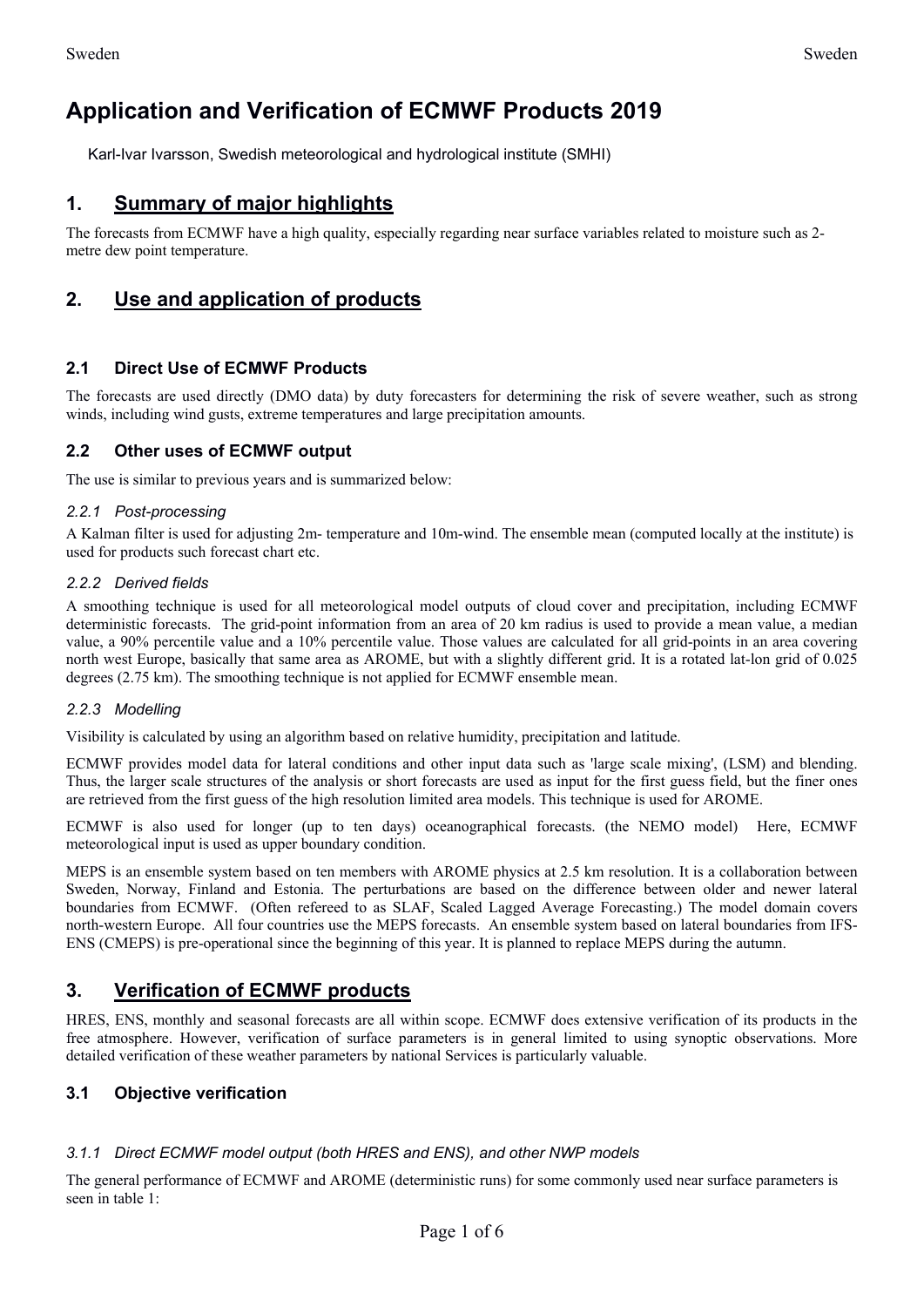Table 1:

Verification results for different models and seasons: AROME is the control run in the MEPS ensemble system. '10M wind' is 10 metre wind speed, 't2m' is 2 metre temperature and 'td2m' is 2 metre dew point temperature. The area for verification is north-western Europe and the forecast length ranges from 3 hours up to 48 hours.

| parameter | Systematic error or bias |              | Mean absolute error |              |
|-----------|--------------------------|--------------|---------------------|--------------|
| model     | <b>ECMWF</b>             | <b>AROME</b> | <b>ECMWF</b>        | <b>AROME</b> |
| 10m wind  | 0.27                     | 0.17         | 1.35                | 1.26         |
| t2m       | $-0.20$                  | $-0.11$      | 1.39                | 1.26         |
| td2m      | $-0.13$                  | $-0.19$      | 1.26                | .28          |

Autumn ( September – November 2018)

| parameter | Systematic error or bias |              | Mean absolute error |              |
|-----------|--------------------------|--------------|---------------------|--------------|
| model     | <b>ECMWF</b>             | <b>AROME</b> | <b>ECMWF</b>        | <b>AROME</b> |
| 10m wind  | $ 0.40\rangle$           | 0.29         | 1.55                | 1.37         |
| t2m       | $-0.02$                  | $-0.02$      | 1.26                | 1.04         |
| td2m      | $-0.08$                  | $-0.19$      | 1.07                | 1.04         |

winter ( December 2018– February 2019)

| parameter | Systematic error or bias |              | Mean absolute error |              |
|-----------|--------------------------|--------------|---------------------|--------------|
| model     | <b>ECMWF</b>             | <b>AROME</b> | <b>ECMWF</b>        | <b>AROME</b> |
| 10m wind  | 0.34                     | 0.20         | 1.56                | 1.38         |
| t2m       | 0.00                     | $-0.11$      | 1.61                | 1.46         |
| td2m      | $-0.08$                  | $-0.35$      | 1.60                | 1.54         |

| spring( $March - May 2019$ ) |  |
|------------------------------|--|

| parameter | Systematic error or bias |              | Mean absolute error |              |
|-----------|--------------------------|--------------|---------------------|--------------|
| model     | <b>ECMWF</b>             | <b>AROME</b> | <b>ECMWF</b>        | <b>AROME</b> |
| 10m wind  | 0.04                     | 0.13         | 1.44                | 1.31         |
| t2m       | $-0.67$                  | $-0.46$      | 1.53                | 1.35         |
| td2m      | 0.01                     | 0.37         | 1.41                | 1.54         |

AROME has generally a lower absolute error for the near surface variables, mainly due to higher horizontal resolution.

ECMWF is still somewhat too cold during spring. ECMWF does not capture the lowest t2m below -30 C very well. Also AROME has a this problem, but it is less apparent. The frequency bias (FB) in winter (December to February) for t2m below - 30 was near zero for ECMWF and 0.3 for AROME. In summer, ECMWF under-predicts high temperatures. For example, in June this year the FB was 0.5 for t2m above 30C. AROME had the opposite systematic error, a FB of around 1.4.

AROME is too dry (negative 2 metre dew point bias) in winter, but the opposite is seen in early spring. ECMWF forecasts of 2 metre dew point have small systematic errors during the whole year and thus a valuable guidance for 2m forecast variables regarding moisture. (This means also the 2m relative humidity etc.)

The ECMWF forecasts of low clouds are generally somewhat better than those from AROME during spring, probably related too an excess of surface latent heat flux in AROME. Thus, AROME over-predicts low clouds and fog especially during April. Also here, ECMWF becomes a valuable guidance, since the model has less- or no such systematic errors. But in case of moderate convection, ECMWF tends to decrease the amount of low clouds too much in the evening. (During April to August)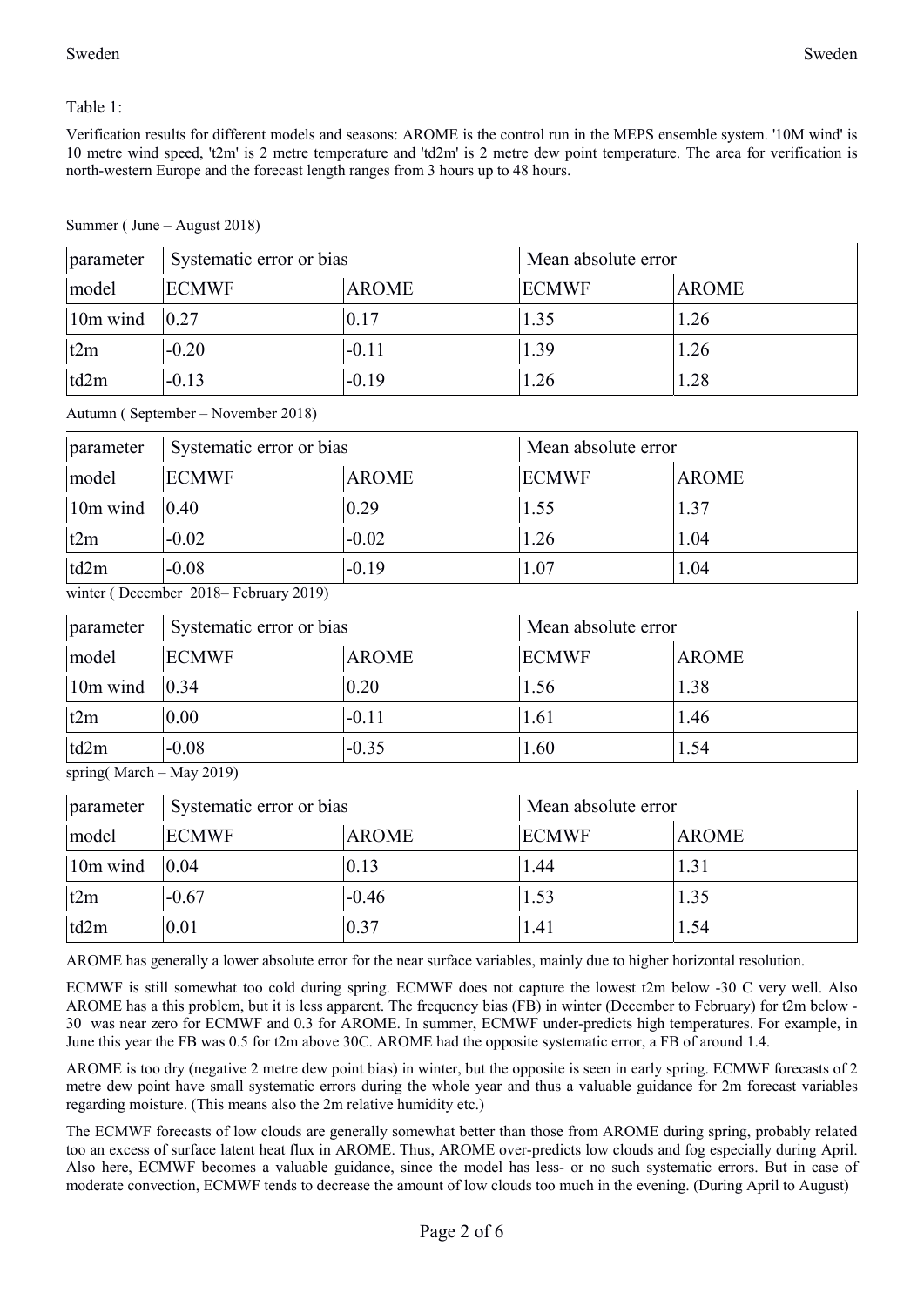The precipitation forecasts from ECMWF have a high quality, but one weak point is that the summertime convective precipitation over land areas starts too early and that the diurnal cycle is over-amplified.

**24 hour precipitation** is regularly verified against a dense network of climate stations, mainly over Sweden and some parts of northern Norway. Only the short time forecasts (the 24 hour period starting at six- and ending at 30 hour forecast length) are verified. Fractions skill score (FBSS) is used with 'sample climate' as reference forecast. The period for verification is July 2018 to April 2019. The result is seen in in figure 1.





AROME has the highest FBSS for all scales and all thresholds, but the result may be a coincidence for the highest thresholds, since there are few cases with large precipitation. The low skill for ECMWF for 0.1mm threshold may partly be caused by that interpolated ECMWF fields are used.

The forecasts of **maximum wind gusts** was of particular interest last winter due to some severe storms. ECMWF forecasts had a positive bias during last winter period (December – February) 1.70 m/s, compared to 0.54 for AROME. (Mean absolute errors where 2.39 and 1.78 respectively) The main reason for the general over-prediction was too excessively forecasts of 10- 13 m/s. But the skill scores where quite good regarding higher thresholds, figure 2.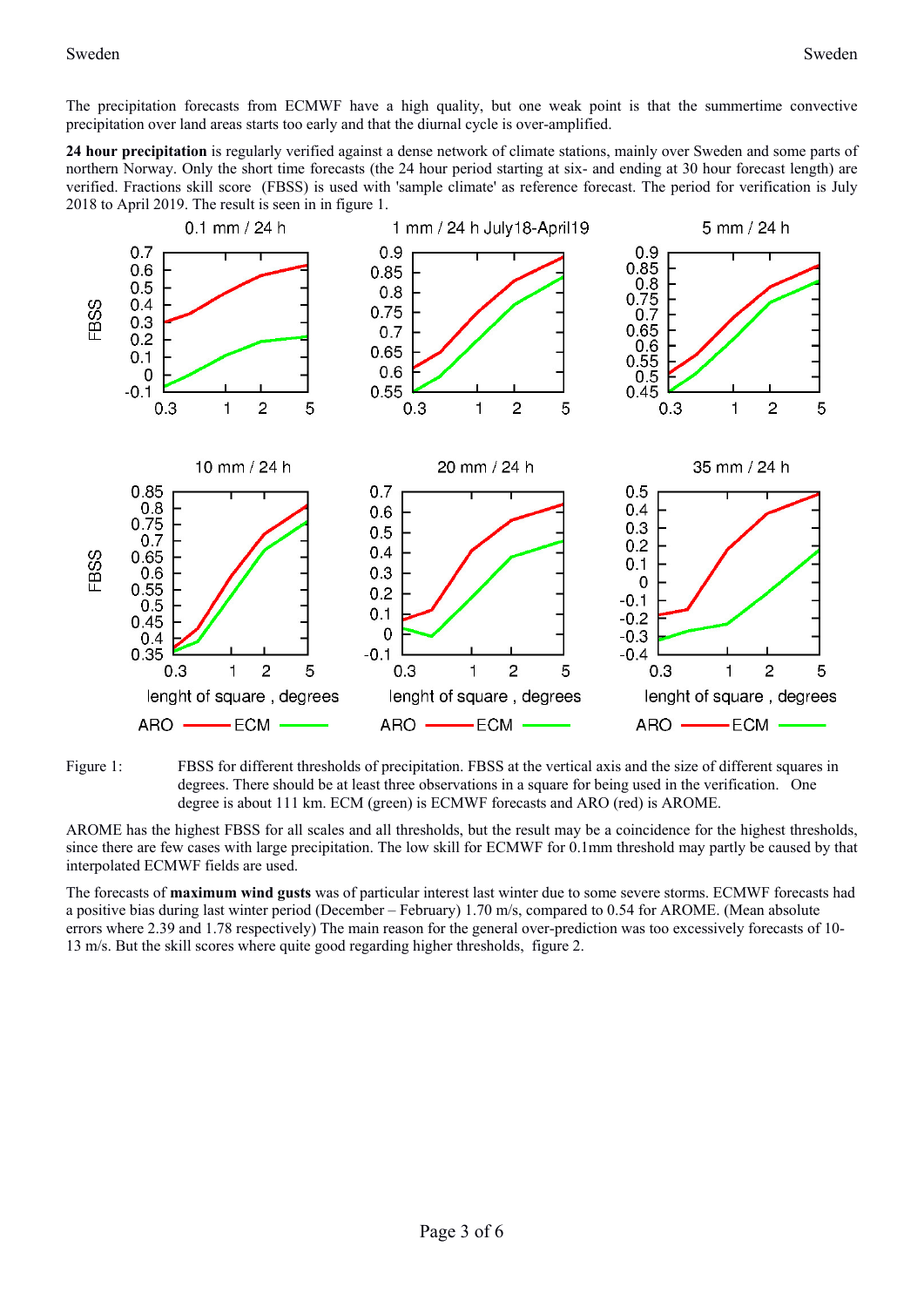

Figure 2: Equitable treat score (ETS) for one hourly maximum of wind gust during  $20181201 - 20190228$  for different thresholds. Red is the MEPS control run (AROME), blue is ECMWF. ETS at vertical axis, the thresholds (marked as vertical bars) at the horizontal axis.

A verification system for evaluation of the ensemble system MEPS is under development. Although not finished, some results may be mentioned. Most scores such as Brier skill score (BSS), continues rank-probability score (CRPS) etc. are better with MEPS than with IFS-ENS for the shortest lead times. For forecast lengths larger than about 36 hours, the result is mixed. Regarding 12 hour precipitation in the summertime, there is also a clear difference between precipitation during daytime and night time, figure 3.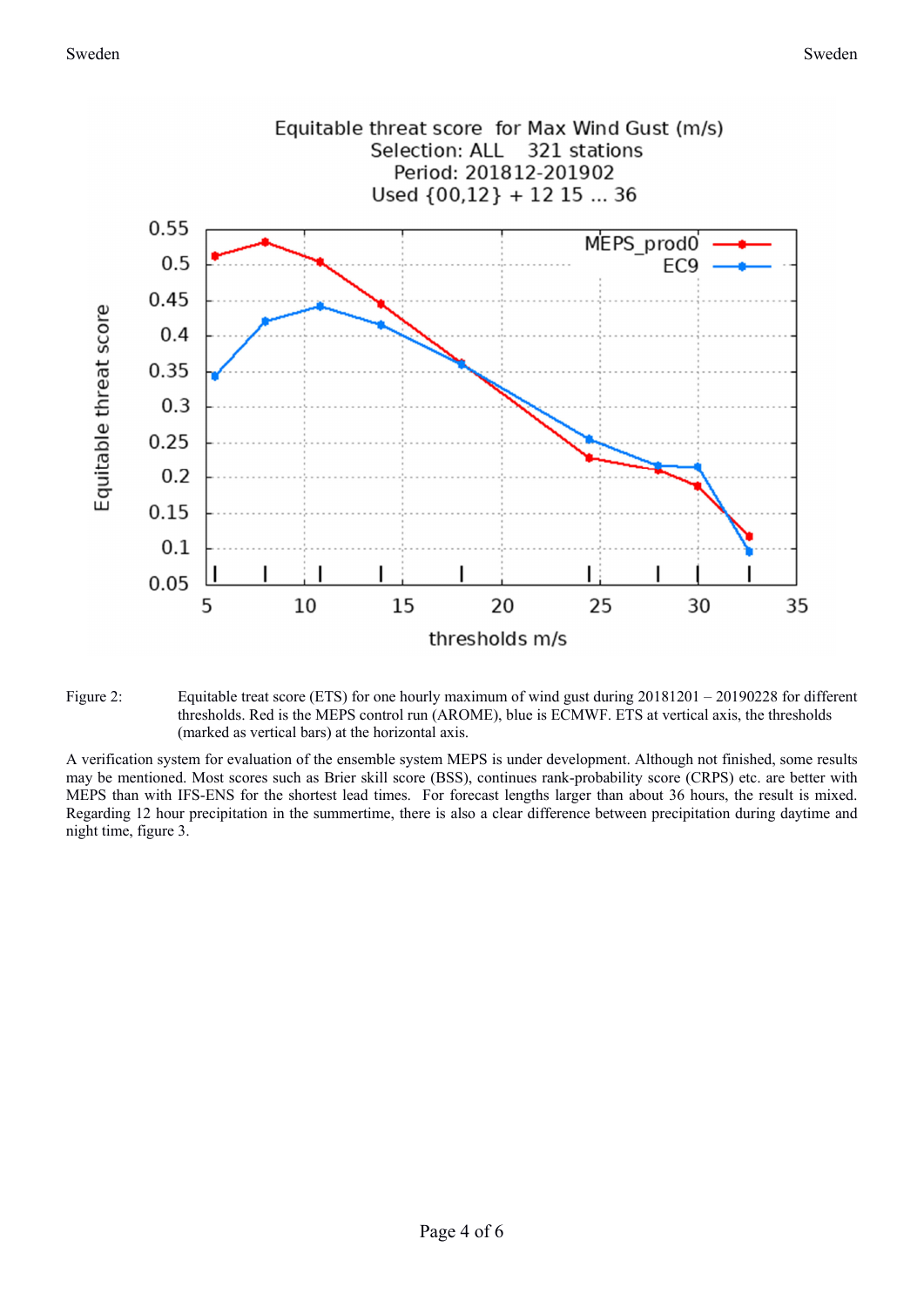

Figure 3: To the left: BSS for 12-hour precipitation June 2019. Forecast length 54 hours (42-54 hour period) and forecasts issued at 12 UTC, so the forecasts are valid at daytime, 06-18 UTC. The area is north-western Europe. Black is MEPS and light red is IFS-ENS. BSS at vertical axis, the thresholds at the horizontal axis. Negative values are disregarded. To the right: As in the left figure, but the forecast length is 42 hours (30-42 hour period) so the forecasts are valid at night-time, 18-06 UTC.

Apparently, MEPS performs better at daytime, especially because of better reliability, not shown. At night-time IFS-ENS is better than MEPS for higher precipitation thresholds.

*3.1.2 Post-processed products and end products delivered to users* 

#### **3.2 Subjective verification**

*3.2.1 Subjective scores (including evaluation of confidence indices when available)* 

#### *3.2.2 Case studies*

Severe weather events/non-events are of particular interest. Include an evaluation of the behaviour of the model(s). Reference to major forecast errors, even if they are not in a "severe weather" category, are also very welcome.

### **4. Requests for additional output**

Low-,middle- and high clouds closer to WHO definitions: 0-2000m, 2000-5000,m and  $>5000$ m above ground respectively.

# **5. Feedback on ECMWF "forecast user" initiatives**

We invite comments on how useful you find the information provided on ECMWF's "Forecast User Portal", see: (https://software.ecmwf.int/wiki/display/FCST/Forecast+User+Home), and on any changes you would like to see. The webbased "Forecast User Guide" was introduced in May 2018 (https://confluence.ecmwf.int/display/FUG/Forecast+User+Guide) and we would particularly welcome feedback on that.

# **6. References to relevant publications**

# **(7. Structure of these Reports)**

A deadline for the report in the middle of the summer (July 31) is not optimal. Most staff are on vacation, which makes it harder to collect information about the model performance and to receive help with retrieving some relevant verification results. One possibility is then to do this work earlier, but that means that the verification results will be older than necessary. A suggestion is to have a deadline in late winter (E.g. in the end of February) and let the report reflect the previous year.